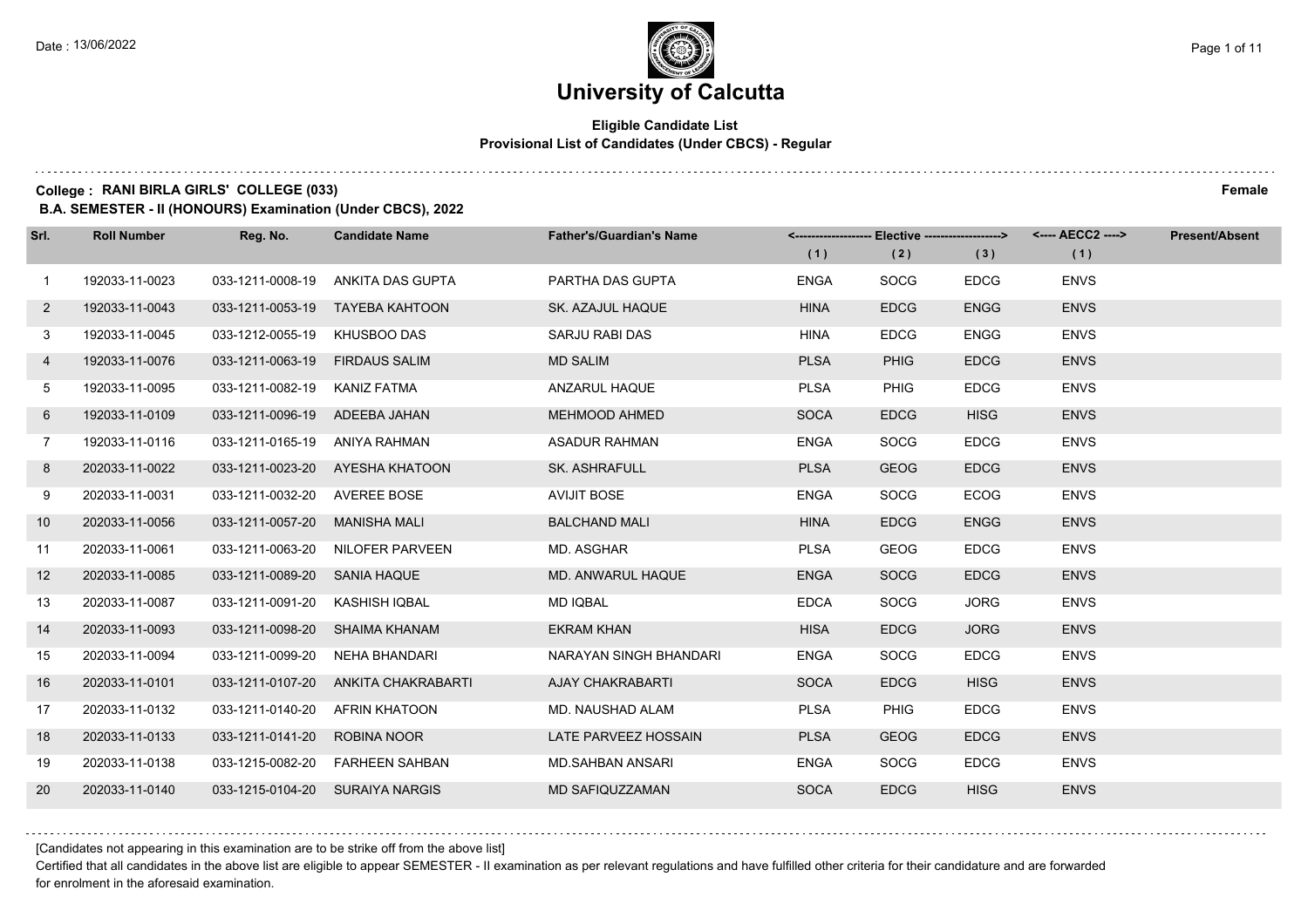## **Eligible Candidate List Provisional List of Candidates (Under CBCS) - Regular**

#### **College : RANI BIRLA GIRLS' COLLEGE (033) Female**

**B.A. SEMESTER - II (HONOURS) Examination (Under CBCS), 2022**

| Srl. | <b>Roll Number</b> | Reg. No.                        | <b>Candidate Name</b>             | <b>Father's/Guardian's Name</b> |             | <-------------------- Elective ------------------> |             |             | <b>Present/Absent</b> |
|------|--------------------|---------------------------------|-----------------------------------|---------------------------------|-------------|----------------------------------------------------|-------------|-------------|-----------------------|
|      |                    |                                 |                                   |                                 | (1)         | (2)                                                | (3)         | (1)         |                       |
| 21   | 202033-11-0142     | 033-1215-0121-20 NAJNITA KHATUN |                                   | <b>WAJED ALI</b>                | <b>HISA</b> | <b>EDCG</b>                                        | <b>PHIG</b> | <b>ENVS</b> |                       |
| 22   | 212033-11-0001     | 033-1211-0001-21 AFIFA KHATUN   |                                   | <b>MD.ARIF</b>                  | <b>ENGA</b> | <b>SOCG</b>                                        | <b>EDCG</b> | <b>ENVS</b> |                       |
| 23   | 212033-11-0002     | 033-1211-0002-21 ANJALI SINGH   |                                   | <b>UMESH SINGH</b>              | <b>ENGA</b> | <b>SOCG</b>                                        | <b>EDCG</b> | <b>ENVS</b> |                       |
| 24   | 212033-11-0003     | 033-1211-0003-21 AARIFA ALAM    |                                   | <b>IMTIAZ ALAM</b>              | <b>SOCA</b> | <b>ECOG</b>                                        | <b>HISG</b> | <b>ENVS</b> |                       |
| 25   | 212033-11-0004     | 033-1211-0004-21                | ADEEBA NESAR                      | MD. NESAR AHMED                 | <b>HISA</b> | <b>EDCG</b>                                        | <b>PHIG</b> | <b>ENVS</b> |                       |
| 26   | 212033-11-0005     | 033-1211-0007-21 ADIBA KHANAM   |                                   | <b>IZHAR KHAN</b>               | <b>PLSA</b> | <b>PHIG</b>                                        | <b>EDCG</b> | <b>ENVS</b> |                       |
| 27   | 212033-11-0006     | 033-1211-0008-21 AFNA ALI       |                                   | <b>FEROZ ALI</b>                | <b>EDCA</b> | <b>SOCG</b>                                        | <b>GEOG</b> | <b>ENVS</b> |                       |
| 28   | 212033-11-0007     | 033-1211-0009-21 AFRA ALAM      |                                   | SARFARAZ ALAM                   | <b>PLSA</b> | <b>GEOG</b>                                        | <b>EDCG</b> | <b>ENVS</b> |                       |
| 29   | 212033-11-0008     | 033-1211-0010-21 AFRA FAHIM     |                                   | <b>MD FAHIM</b>                 | <b>EDCA</b> | <b>HING</b>                                        | <b>GEOG</b> | <b>ENVS</b> |                       |
| 30   | 212033-11-0009     | 033-1211-0011-21 AFREEN AZAD    |                                   | SK AZAD                         | <b>ENGA</b> | <b>SOCG</b>                                        | <b>EDCG</b> | <b>ENVS</b> |                       |
| 31   | 212033-11-0010     | 033-1211-0012-21 AIMEN IBRAHIM  |                                   | <b>MD IBRAHIM</b>               | <b>JORA</b> | <b>PLSG</b>                                        | <b>ENGG</b> | <b>ENVS</b> |                       |
| 32   | 212033-11-0011     |                                 | 033-1211-0013-21 AISHWARYA MITRA  | <b>ASHIS KUMAR MITRA</b>        | <b>ENGA</b> | <b>SOCG</b>                                        | <b>EDCG</b> | <b>ENVS</b> |                       |
| 33   | 212033-11-0012     | 033-1211-0014-21 ALFISHA NAWAZ  |                                   | LATE SK SHANAWAZ                | <b>ENGA</b> | <b>SOCG</b>                                        | <b>EDCG</b> | <b>ENVS</b> |                       |
| 34   | 212033-11-0013     | 033-1211-0015-21 ALISHA EHSAAN  |                                   | SK EHSAAN ZAMAN                 | <b>EDCA</b> | <b>HING</b>                                        | <b>GEOG</b> | <b>ENVS</b> |                       |
| 35   | 212033-11-0014     | 033-1211-0016-21 ALISHA KHANAM  |                                   | <b>IRFAN ALI KHAN</b>           | <b>JORA</b> | <b>PLSG</b>                                        | <b>ENGG</b> | <b>ENVS</b> |                       |
| 36   | 212033-11-0015     |                                 | 033-1211-0017-21 ALISHA KHATOON   | <b>SK HASIM</b>                 | <b>EDCA</b> | <b>HING</b>                                        | <b>GEOG</b> | <b>ENVS</b> |                       |
| 37   | 212033-11-0016     | 033-1211-0018-21                | ALIYA PARVEEN                     | <b>WAKIL AHMED KHAN</b>         | <b>PLSA</b> | <b>PHIG</b>                                        | <b>EDCG</b> | <b>ENVS</b> |                       |
| 38   | 212033-11-0017     | 033-1211-0019-21 ALIZA AFTAB    |                                   | <b>AFTAB ALAM</b>               | <b>ENGA</b> | <b>SOCG</b>                                        | <b>EDCG</b> | <b>ENVS</b> |                       |
| 39   | 212033-11-0018     |                                 | 033-1211-0020-21 ALO KUMARI YADAV | PRABHU YADAV                    | <b>HINA</b> | <b>EDCG</b>                                        | <b>ENGG</b> | <b>ENVS</b> |                       |
| 40   | 212033-11-0019     | 033-1211-0021-21 AMINA BUSHRA   |                                   | MD ZAINUL ABEDIN                | <b>EDCA</b> | <b>SOCG</b>                                        | <b>GEOG</b> | <b>ENVS</b> |                       |

[Candidates not appearing in this examination are to be strike off from the above list]

Certified that all candidates in the above list are eligible to appear SEMESTER - II examination as per relevant regulations and have fulfilled other criteria for their candidature and are forwarded for enrolment in the aforesaid examination.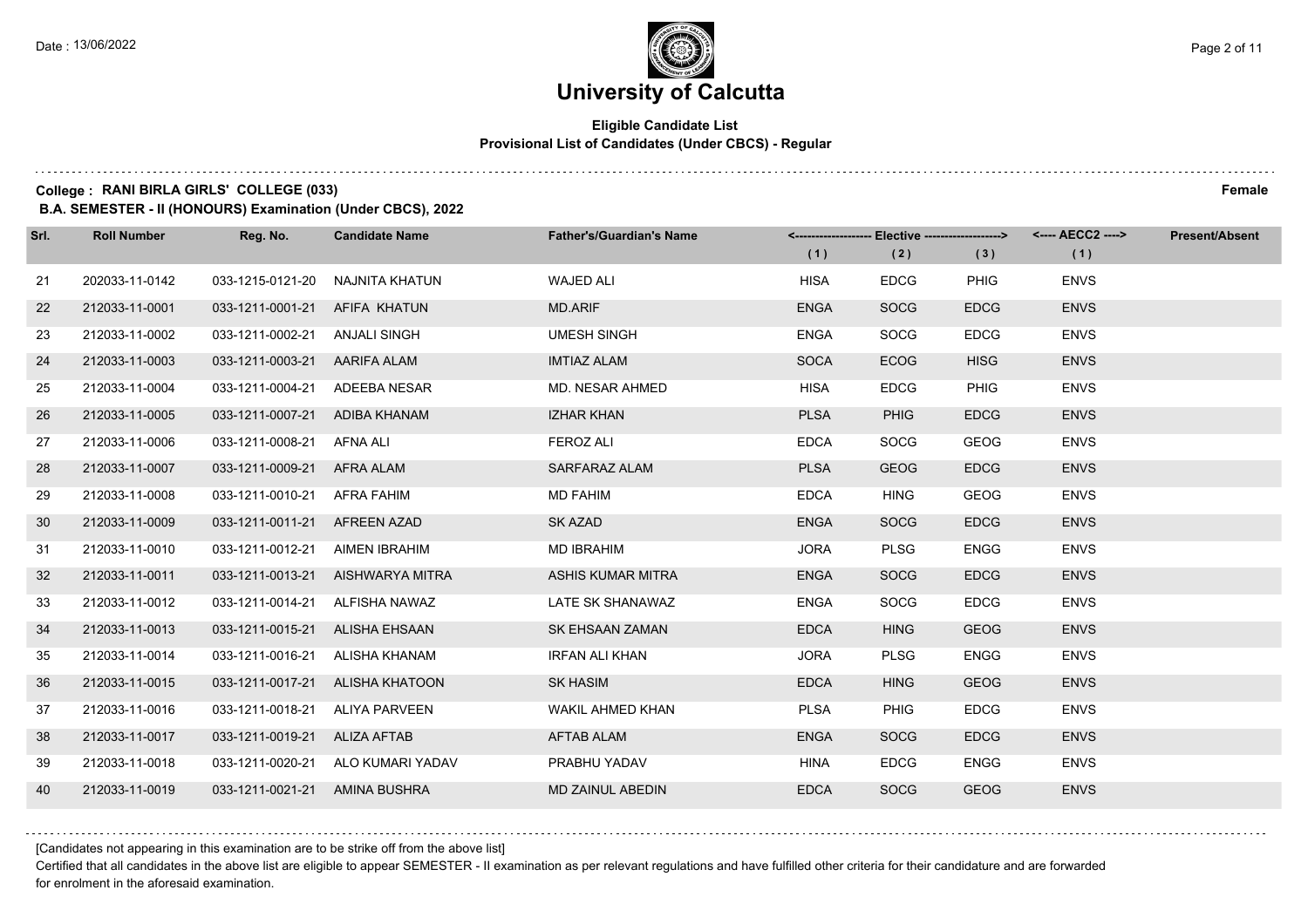## **Eligible Candidate List Provisional List of Candidates (Under CBCS) - Regular**

#### **College : RANI BIRLA GIRLS' COLLEGE (033) Female**

**B.A. SEMESTER - II (HONOURS) Examination (Under CBCS), 2022**

| Srl. | <b>Roll Number</b> | Reg. No.                       | <b>Candidate Name</b>             | <b>Father's/Guardian's Name</b> |             | <------------------- Elective ------------------> |             | <---- AECC2 ----> | <b>Present/Absent</b> |
|------|--------------------|--------------------------------|-----------------------------------|---------------------------------|-------------|---------------------------------------------------|-------------|-------------------|-----------------------|
|      |                    |                                |                                   |                                 | (1)         | (2)                                               | (3)         | (1)               |                       |
| 41   | 212033-11-0020     | 033-1211-0022-21               | AMNA KHAN                         | <b>NAUSHAD KHAN</b>             | <b>PLSA</b> | <b>PHIG</b>                                       | <b>EDCG</b> | <b>ENVS</b>       |                       |
| 42   | 212033-11-0021     | 033-1211-0023-21               | ANGANA HAZRA                      | <b>ASHOK HAZRA</b>              | <b>HISA</b> | <b>EDCG</b>                                       | <b>JORG</b> | <b>ENVS</b>       |                       |
| 43   | 212033-11-0022     |                                | 033-1211-0025-21 ANSHU SRIVASTAVA | SHAILESH SRIVASTAVA             | <b>HINA</b> | <b>EDCG</b>                                       | <b>ENGG</b> | <b>ENVS</b>       |                       |
| 44   | 212033-11-0023     | 033-1211-0026-21               | ANUSHIKHA SRIVASTAV               | <b>DINANATH SRIVASTAV</b>       | <b>HISA</b> | <b>EDCG</b>                                       | <b>PHIG</b> | <b>ENVS</b>       |                       |
| 45   | 212033-11-0024     | 033-1211-0027-21               | ANUSHKA ADHIKARY                  | LATE DEBASHISH ADHIKARY         | <b>SOCA</b> | <b>EDCG</b>                                       | <b>HISG</b> | <b>ENVS</b>       |                       |
| 46   | 212033-11-0025     | 033-1211-0028-21               | ANUSHKA BANERJEE                  | <b>SAMAR BANERJEE</b>           | <b>ENGA</b> | <b>SOCG</b>                                       | <b>EDCG</b> | <b>ENVS</b>       |                       |
| 47   | 212033-11-0026     | 033-1211-0029-21               | ARAFA OMAR                        | <b>OMAR SHARIF</b>              | <b>SOCA</b> | <b>ECOG</b>                                       | <b>HISG</b> | <b>ENVS</b>       |                       |
| 48   | 212033-11-0027     |                                | 033-1211-0030-21 ARCHANA PRASAD   | <b>RAMESH PRASAD</b>            | <b>JORA</b> | <b>PLSG</b>                                       | <b>ENGG</b> | <b>ENVS</b>       |                       |
| 49   | 212033-11-0028     | 033-1211-0031-21               | ARSALA HASAN                      | <b>HASAN ALI</b>                | <b>PLSA</b> | <b>GEOG</b>                                       | <b>EDCG</b> | <b>ENVS</b>       |                       |
| 50   | 212033-11-0029     | 033-1211-0032-21               | ARSALA ZAHID                      | LATE SK ZAHID                   | <b>SOCA</b> | <b>EDCG</b>                                       | <b>HISG</b> | <b>ENVS</b>       |                       |
| 51   | 212033-11-0030     | 033-1211-0033-21 ASIFA IMTEYAZ |                                   | <b>IMTIAZ ALAM</b>              | <b>HISA</b> | <b>EDCG</b>                                       | <b>PHIG</b> | <b>ENVS</b>       |                       |
| 52   | 212033-11-0031     |                                | 033-1211-0034-21 ASMITA BANERJEE  | <b>SUBRATA BANERJEE</b>         | <b>JORA</b> | <b>PLSG</b>                                       | <b>ENGG</b> | <b>ENVS</b>       |                       |
| 53   | 212033-11-0032     | 033-1211-0035-21               | ATIFA ARFEEN                      | <b>SHAMSUL ARFEEN</b>           | <b>PLSA</b> | <b>GEOG</b>                                       | <b>EDCG</b> | <b>ENVS</b>       |                       |
| 54   | 212033-11-0033     | 033-1211-0036-21               | ATUFA ISLAM                       | <b>MD ISLAM ALAM</b>            | <b>ENGA</b> | <b>SOCG</b>                                       | <b>ECOG</b> | <b>ENVS</b>       |                       |
| 55   | 212033-11-0034     | 033-1211-0037-21               | AYESHA KAUSER                     | KAUSER ALI AHMED                | <b>ENGA</b> | SOCG                                              | <b>EDCG</b> | <b>ENVS</b>       |                       |
| 56   | 212033-11-0035     | 033-1211-0038-21               | AZWIYA ARSHAD                     | <b>FARRUKH ARSHAD</b>           | <b>HISA</b> | <b>EDCG</b>                                       | <b>JORG</b> | <b>ENVS</b>       |                       |
| 57   | 212033-11-0036     | 033-1211-0039-21               | <b>BAISHAKHI PAUL</b>             | PINTU PAUL                      | <b>JORA</b> | <b>PLSG</b>                                       | <b>ENGG</b> | <b>ENVS</b>       |                       |
| 58   | 212033-11-0037     | 033-1211-0040-21               | <b>BUSHRA KHAN</b>                | ASHRAF ALI KHAN                 | <b>ENGA</b> | <b>HING</b>                                       | <b>EDCG</b> | <b>ENVS</b>       |                       |
| 59   | 212033-11-0038     | 033-1211-0041-21               | <b>CASURINA SAHA</b>              | DILIP KUMAR SAHA                | <b>ENGA</b> | <b>SOCG</b>                                       | <b>EDCG</b> | <b>ENVS</b>       |                       |
| 60   | 212033-11-0039     | 033-1211-0042-21               | <b>CHRISTINA GOMES</b>            | <b>JOHN SUKHLAL GOMES</b>       | <b>EDCA</b> | <b>SOCG</b>                                       | <b>GEOG</b> | <b>ENVS</b>       |                       |

[Candidates not appearing in this examination are to be strike off from the above list]

Certified that all candidates in the above list are eligible to appear SEMESTER - II examination as per relevant regulations and have fulfilled other criteria for their candidature and are forwarded for enrolment in the aforesaid examination.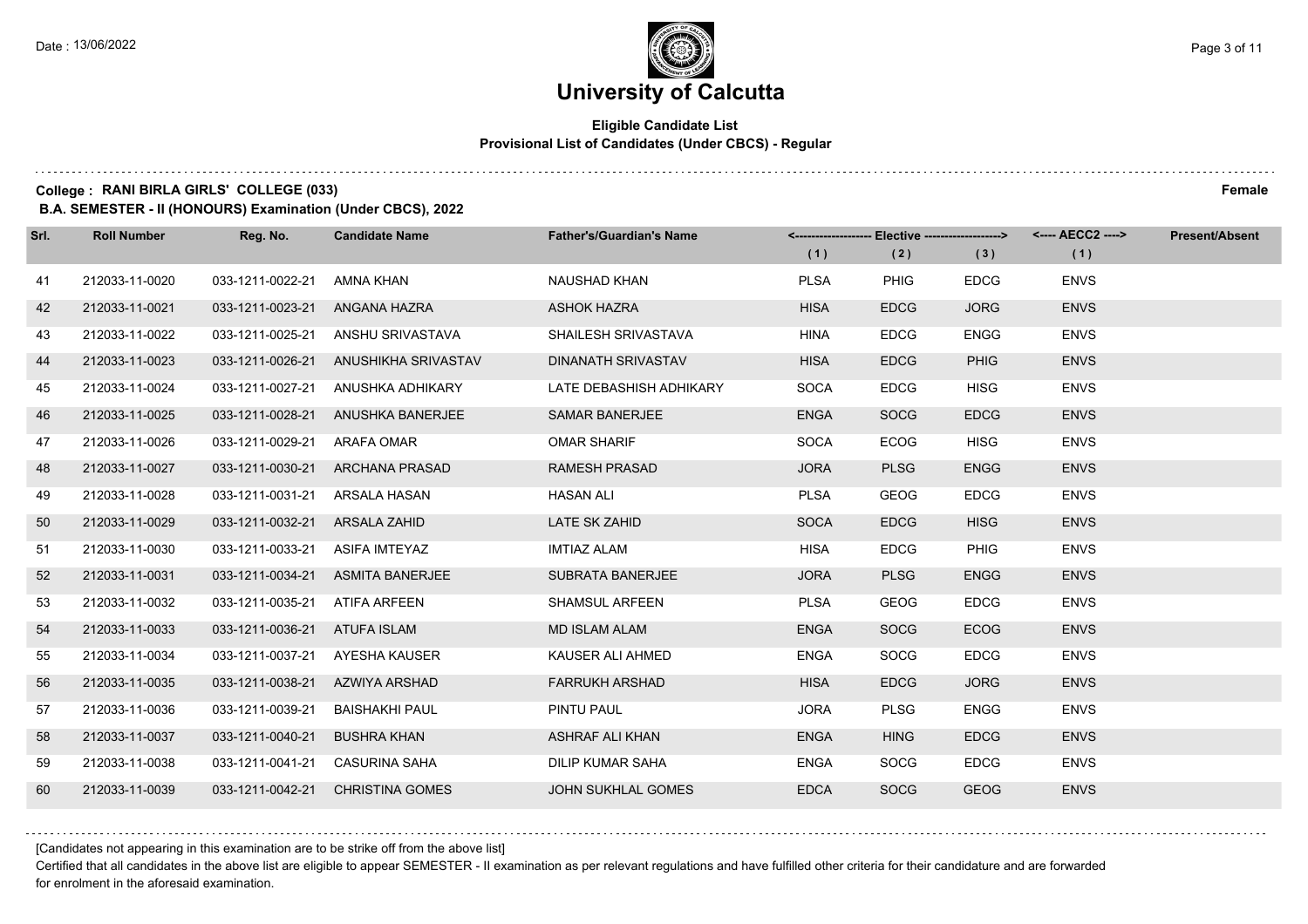#### **Eligible Candidate List Provisional List of Candidates (Under CBCS) - Regular**

**College : RANI BIRLA GIRLS' COLLEGE (033) Female**

**B.A. SEMESTER - II (HONOURS) Examination (Under CBCS), 2022**

| Srl. | <b>Roll Number</b> | Reg. No.         | <b>Candidate Name</b>      | <b>Father's/Guardian's Name</b> | (1)         | <------------------- Elective ------------------><br>(2) | (3)         | (1)         | <b>Present/Absent</b> |
|------|--------------------|------------------|----------------------------|---------------------------------|-------------|----------------------------------------------------------|-------------|-------------|-----------------------|
| 61   | 212033-11-0040     | 033-1211-0043-21 | <b>DEBAGNI MUKHERJEE</b>   | LATE TIRTHANKAR MUKHERJEE       | <b>SOCA</b> | <b>EDCG</b>                                              | <b>HISG</b> | <b>ENVS</b> |                       |
| 62   | 212033-11-0041     | 033-1211-0044-21 | DEBASMITA SINGHA ROY       | CHANDRAKANTA SINGHA ROY         | <b>ENGA</b> | <b>SOCG</b>                                              | <b>EDCG</b> | <b>ENVS</b> |                       |
| 63   | 212033-11-0042     | 033-1211-0045-21 | <b>DEBOSMITA BHAR</b>      | <b>SUJOY BHAR</b>               | <b>EDCA</b> | <b>SOCG</b>                                              | <b>GEOG</b> | <b>ENVS</b> |                       |
| 64   | 212033-11-0043     | 033-1211-0046-21 | <b>DEBOSMITA MILL</b>      | <b>ASIT KUMAR MILL</b>          | <b>ENGA</b> | <b>SOCG</b>                                              | <b>EDCG</b> | <b>ENVS</b> |                       |
| 65   | 212033-11-0044     | 033-1211-0048-21 | <b>DILNASHIN FIRDOSH</b>   | <b>MD ASLAM</b>                 | <b>PLSA</b> | <b>GEOG</b>                                              | <b>EDCG</b> | <b>ENVS</b> |                       |
| 66   | 212033-11-0045     | 033-1211-0049-21 | <b>EDWINA SARKAR</b>       | <b>RAJESH SARKAR</b>            | <b>EDCA</b> | <b>SOCG</b>                                              | <b>GEOG</b> | <b>ENVS</b> |                       |
| 67   | 212033-11-0046     | 033-1211-0050-21 | <b>FARHEEN ALI</b>         | <b>YOUNUS</b>                   | <b>ENGA</b> | <b>SOCG</b>                                              | <b>EDCG</b> | <b>ENVS</b> |                       |
| 68   | 212033-11-0047     | 033-1211-0051-21 | FARIHA ALAM                | <b>FARIAZ ALAM</b>              | <b>ENGA</b> | <b>SOCG</b>                                              | <b>EDCG</b> | <b>ENVS</b> |                       |
| 69   | 212033-11-0048     | 033-1211-0052-21 | FATMA HAROON               | MD. HAROON                      | <b>ENGA</b> | <b>SOCG</b>                                              | <b>EDCG</b> | <b>ENVS</b> |                       |
| 70   | 212033-11-0049     | 033-1211-0053-21 | <b>FIRDAUS PARVEEN</b>     | <b>ANWAR HOSSAIN</b>            | <b>EDCA</b> | <b>SOCG</b>                                              | <b>GEOG</b> | <b>ENVS</b> |                       |
| 71   | 212033-11-0050     | 033-1211-0054-21 | <b>FIRDOSH ALAM</b>        | <b>ASHIQUE ALAM</b>             | <b>ENGA</b> | <b>SOCG</b>                                              | <b>EDCG</b> | <b>ENVS</b> |                       |
| 72   | 212033-11-0051     | 033-1211-0055-21 | <b>FIRDOUS KHATOON</b>     | LATE MD RAIS                    | <b>PLSA</b> | <b>PHIG</b>                                              | <b>EDCG</b> | <b>ENVS</b> |                       |
| 73   | 212033-11-0052     | 033-1211-0056-21 | <b>GUL SHAHINA PARVEEN</b> | <b>MD.SHAKIR KHAN</b>           | <b>ENGA</b> | <b>HING</b>                                              | <b>ECOG</b> | <b>ENVS</b> |                       |
| 74   | 212033-11-0053     | 033-1211-0057-21 | <b>GULAFSHA KHATOON</b>    | <b>MUNNA ANSARI</b>             | <b>HINA</b> | <b>EDCG</b>                                              | <b>ENGG</b> | <b>ENVS</b> |                       |
| 75   | 212033-11-0054     | 033-1211-0058-21 | <b>GUNJA PRASAD</b>        | <b>PRADIP PRASAD</b>            | <b>HINA</b> | <b>EDCG</b>                                              | <b>ENGG</b> | <b>ENVS</b> |                       |
| 76   | 212033-11-0055     | 033-1211-0059-21 | HUMAIRA SIDDIQUI           | <b>SHAHID SIDDIQUI</b>          | <b>SOCA</b> | <b>EDCG</b>                                              | <b>HISG</b> | <b>ENVS</b> |                       |
| 77   | 212033-11-0056     | 033-1211-0060-21 | IFA AIEMAN                 | KHURSHID AHMED                  | <b>HISA</b> | <b>EDCG</b>                                              | <b>PHIG</b> | <b>ENVS</b> |                       |
| 78   | 212033-11-0057     | 033-1211-0061-21 | <b>INSHA ASGHAR</b>        | <b>MD ASHGHAR ALI</b>           | <b>PLSA</b> | <b>GEOG</b>                                              | <b>EDCG</b> | <b>ENVS</b> |                       |
| 79   | 212033-11-0058     | 033-1211-0063-21 | <b>INSHA JAHAN</b>         | MD. NAIYER AZAM                 | <b>PLSA</b> | <b>PHIG</b>                                              | <b>EDCG</b> | <b>ENVS</b> |                       |
| 80   | 212033-11-0059     | 033-1211-0064-21 | <b>ISHA GHOSH</b>          | <b>KAUSHIK GHOSH</b>            | <b>EDCA</b> | <b>SOCG</b>                                              | <b>GEOG</b> | <b>ENVS</b> |                       |

[Candidates not appearing in this examination are to be strike off from the above list]

Certified that all candidates in the above list are eligible to appear SEMESTER - II examination as per relevant regulations and have fulfilled other criteria for their candidature and are forwarded for enrolment in the aforesaid examination.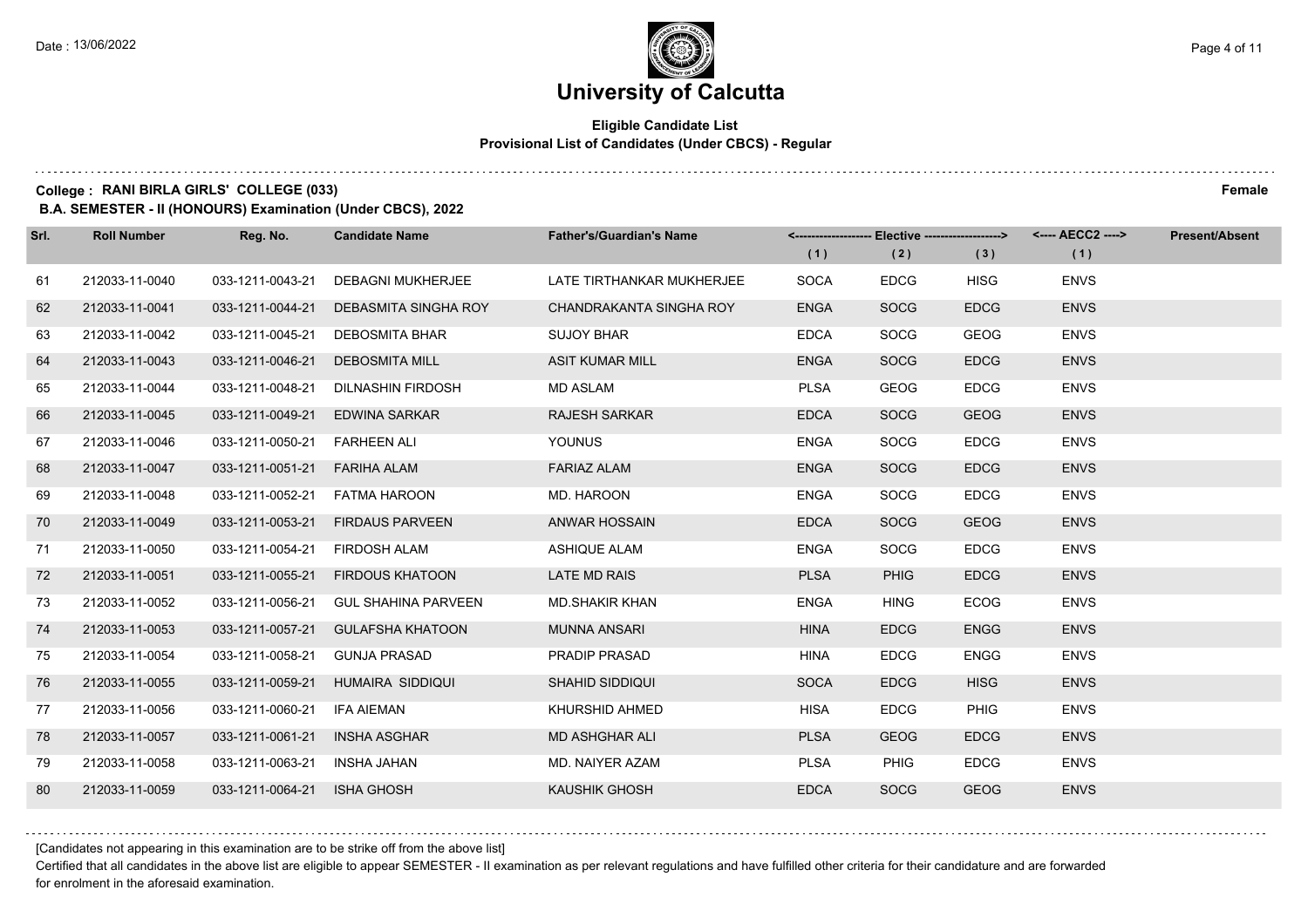## **Eligible Candidate List Provisional List of Candidates (Under CBCS) - Regular**

#### **College : RANI BIRLA GIRLS' COLLEGE (033) Female**

**B.A. SEMESTER - II (HONOURS) Examination (Under CBCS), 2022**

| Srl. | <b>Roll Number</b> | Reg. No.                     | <b>Candidate Name</b> | <b>Father's/Guardian's Name</b> | (1)         | <------------------- Elective -------------------><br>(2) | (3)         | <---- AECC2 ----><br>(1) | <b>Present/Absent</b> |
|------|--------------------|------------------------------|-----------------------|---------------------------------|-------------|-----------------------------------------------------------|-------------|--------------------------|-----------------------|
| 81   | 212033-11-0060     | 033-1211-0065-21             | <b>ISHMA ALI</b>      | SK AFSAR ALI                    | <b>ENGA</b> | <b>HING</b>                                               | <b>EDCG</b> | <b>ENVS</b>              |                       |
| 82   | 212033-11-0061     | 033-1211-0066-21             | <b>ISHRAT PARVEEN</b> | <b>ABED HUSSAIN</b>             | <b>EDCA</b> | <b>HING</b>                                               | <b>GEOG</b> | <b>ENVS</b>              |                       |
| 83   | 212033-11-0062     | 033-1211-0067-21             | JOHITA DHALI          | <b>ACHINTA DHALI</b>            | <b>EDCA</b> | SOCG                                                      | <b>GEOG</b> | <b>ENVS</b>              |                       |
| 84   | 212033-11-0063     | 033-1211-0068-21 JUHI AFREEN |                       | <b>WASI AHMED</b>               | <b>HISA</b> | <b>EDCG</b>                                               | <b>PHIG</b> | <b>ENVS</b>              |                       |
| 85   | 212033-11-0064     | 033-1211-0069-21             | KASHISH SHAHID        | <b>MR SHAHID HUSSAIN</b>        | <b>ENGA</b> | <b>SOCG</b>                                               | <b>EDCG</b> | <b>ENVS</b>              |                       |
| 86   | 212033-11-0065     | 033-1211-0070-21             | <b>MANISHA SAHA</b>   | <b>GOPAL SAHA</b>               | <b>JORA</b> | <b>PLSG</b>                                               | <b>ENGG</b> | <b>ENVS</b>              |                       |
| 87   | 212033-11-0066     | 033-1211-0071-21             | MANTASHA JAWAID       | ANWAR JAWAID                    | <b>ENGA</b> | <b>SOCG</b>                                               | <b>EDCG</b> | <b>ENVS</b>              |                       |
| 88   | 212033-11-0067     | 033-1211-0072-21             | <b>MARIA TOOBA</b>    | LATE AFTAB KHAN                 | <b>EDCA</b> | <b>SOCG</b>                                               | <b>GEOG</b> | <b>ENVS</b>              |                       |
| 89   | 212033-11-0068     | 033-1211-0073-21             | <b>MARIUM ARA</b>     | <b>MD UMAR</b>                  | <b>EDCA</b> | <b>HING</b>                                               | GEOG        | <b>ENVS</b>              |                       |
| 90   | 212033-11-0069     | 033-1211-0074-21             | MASHEERA JAMSHED      | <b>JAMSHED ALAM</b>             | <b>ENGA</b> | <b>SOCG</b>                                               | <b>ECOG</b> | <b>ENVS</b>              |                       |
| 91   | 212033-11-0070     | 033-1211-0075-21             | MASHEERA RASHED       | MD RASHED HANIF                 | <b>HISA</b> | <b>EDCG</b>                                               | <b>JORG</b> | <b>ENVS</b>              |                       |
| 92   | 212033-11-0071     | 033-1211-0076-21             | <b>MEHWISH KHAN</b>   | LIAKATULLLAH KHAN               | <b>PLSA</b> | <b>PHIG</b>                                               | <b>EDCG</b> | <b>ENVS</b>              |                       |
| 93   | 212033-11-0072     | 033-1211-0077-21             | <b>MERYEM QUADIR</b>  | <b>MD QUADIR</b>                | <b>PLSA</b> | <b>PHIG</b>                                               | <b>EDCG</b> | <b>ENVS</b>              |                       |
| 94   | 212033-11-0073     | 033-1211-0078-21             | MONISHA CHAKRABORTY   | <b>SUBINOY CHAKRABORTY</b>      | <b>JORA</b> | <b>PLSG</b>                                               | <b>ENGG</b> | <b>ENVS</b>              |                       |
| 95   | 212033-11-0074     | 033-1211-0079-21             | MUSKAN ALI            | SK HAIDER ALI                   | <b>PLSA</b> | GEOG                                                      | <b>EDCG</b> | <b>ENVS</b>              |                       |
| 96   | 212033-11-0075     | 033-1211-0080-21             | <b>MUSKAN PARVEEN</b> | MOHAMMAD ABID HUSSAIN           | <b>EDCA</b> | <b>SOCG</b>                                               | <b>GEOG</b> | <b>ENVS</b>              |                       |
| 97   | 212033-11-0076     | 033-1211-0081-21             | <b>MUSKAN PARVEEN</b> | <b>MD QUASIM</b>                | <b>PLSA</b> | <b>PHIG</b>                                               | <b>EDCG</b> | <b>ENVS</b>              |                       |
| 98   | 212033-11-0077     | 033-1211-0082-21             | <b>MUSKAN PARVEEN</b> | <b>MAHMOOD HUSSAIN</b>          | <b>PLSA</b> | <b>GEOG</b>                                               | <b>EDCG</b> | <b>ENVS</b>              |                       |
| 99   | 212033-11-0078     | 033-1211-0083-21             | MUSKAN SHAW           | ANIL SHAW                       | <b>HINA</b> | <b>EDCG</b>                                               | <b>ENGG</b> | <b>ENVS</b>              |                       |
| 100  | 212033-11-0079     | 033-1211-0084-21             | NAHIDA FATMA          | MD NAYEEM UDDIN ANSARI          | <b>HISA</b> | <b>EDCG</b>                                               | <b>JORG</b> | <b>ENVS</b>              |                       |

[Candidates not appearing in this examination are to be strike off from the above list]

Certified that all candidates in the above list are eligible to appear SEMESTER - II examination as per relevant regulations and have fulfilled other criteria for their candidature and are forwarded for enrolment in the aforesaid examination.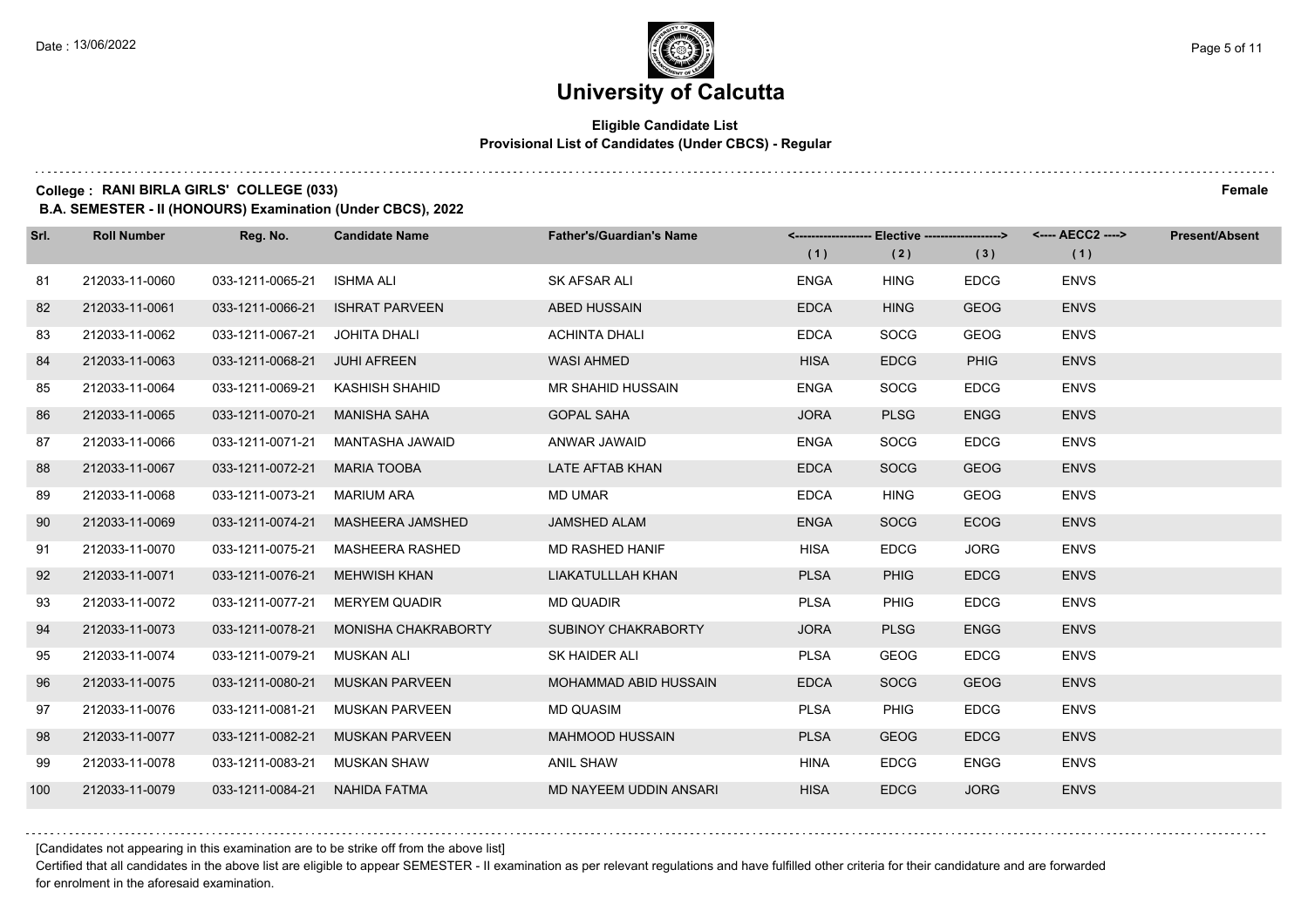## **Eligible Candidate List Provisional List of Candidates (Under CBCS) - Regular**

#### **College : RANI BIRLA GIRLS' COLLEGE (033) Female**

**B.A. SEMESTER - II (HONOURS) Examination (Under CBCS), 2022**

| Srl. | <b>Roll Number</b> | Reg. No.                       | <b>Candidate Name</b>             | <b>Father's/Guardian's Name</b> |             | <-------------------- Elective -------------------> |             | <---- AECC2 ----> | <b>Present/Absent</b> |
|------|--------------------|--------------------------------|-----------------------------------|---------------------------------|-------------|-----------------------------------------------------|-------------|-------------------|-----------------------|
|      |                    |                                |                                   |                                 | (1)         | (2)                                                 | (3)         | (1)               |                       |
| 101  | 212033-11-0080     | 033-1211-0085-21               | NAIRITA SAMADDAR                  | <b>NIKHIL SAMADDAR</b>          | <b>JORA</b> | <b>PLSG</b>                                         | <b>ENGG</b> | <b>ENVS</b>       |                       |
| 102  | 212033-11-0081     | 033-1211-0086-21               | NANDINI JAISWAL                   | <b>BIMLESH JAISWAL</b>          | <b>ENGA</b> | <b>SOCG</b>                                         | <b>EDCG</b> | <b>ENVS</b>       |                       |
| 103  | 212033-11-0082     |                                | 033-1211-0088-21 NAUSEEN AEMAN    | <b>SHAKIL AHMED</b>             | <b>ENGA</b> | SOCG                                                | <b>EDCG</b> | <b>ENVS</b>       |                       |
| 104  | 212033-11-0083     | 033-1211-0089-21 NAUSHEEN ALI  |                                   | <b>AKBAR ALI</b>                | <b>HISA</b> | <b>EDCG</b>                                         | <b>JORG</b> | <b>ENVS</b>       |                       |
| 105  | 212033-11-0084     |                                | 033-1211-0090-21 NAUSHEEN RASHID  | MD NAUSHAD RASHID               | <b>ENGA</b> | <b>HING</b>                                         | <b>EDCG</b> | <b>ENVS</b>       |                       |
| 106  | 212033-11-0085     | 033-1211-0091-21               | <b>NAUSHIN ALI</b>                | <b>ANWAR ALI</b>                | <b>ENGA</b> | <b>HING</b>                                         | <b>ECOG</b> | <b>ENVS</b>       |                       |
| 107  | 212033-11-0086     | 033-1211-0092-21 NEHA SHARMA   |                                   | PRAKASH PRASAD SHARMA           | <b>HINA</b> | <b>EDCG</b>                                         | <b>ENGG</b> | <b>ENVS</b>       |                       |
| 108  | 212033-11-0087     |                                | 033-1211-0093-21 NIKHAT PARVEEN   | <b>MD SAIKUL</b>                | <b>PLSA</b> | <b>PHIG</b>                                         | <b>EDCG</b> | <b>ENVS</b>       |                       |
| 109  | 212033-11-0088     | 033-1211-0094-21               | NISHAD SHAKIL                     | <b>MD SHAKIL</b>                | <b>HISA</b> | <b>EDCG</b>                                         | <b>PHIG</b> | <b>ENVS</b>       |                       |
| 110  | 212033-11-0089     | 033-1211-0095-21               | NISHITA BISWAS                    | <b>NIKHIL BISWAS</b>            | <b>ENGA</b> | <b>SOCG</b>                                         | <b>EDCG</b> | <b>ENVS</b>       |                       |
| 111  | 212033-11-0090     | 033-1211-0096-21 NOOR SABA     |                                   | MD SHAHABUDDIN KHAN             | <b>PLSA</b> | <b>PHIG</b>                                         | <b>EDCG</b> | <b>ENVS</b>       |                       |
| 112  | 212033-11-0091     |                                | 033-1211-0097-21 NOUSHABA HASAN   | <b>NUR HASAN</b>                | <b>EDCA</b> | <b>SOCG</b>                                         | <b>GEOG</b> | <b>ENVS</b>       |                       |
| 113  | 212033-11-0092     | 033-1211-0098-21               | OENDRILA SARKAR                   | LATE PARTHA SARKAR              | <b>JORA</b> | <b>PLSG</b>                                         | ENGG        | <b>ENVS</b>       |                       |
| 114  | 212033-11-0093     | 033-1211-0099-21               | PAYAL MANNA                       | <b>JAGANNATH MANNA</b>          | <b>EDCA</b> | <b>SOCG</b>                                         | <b>GEOG</b> | <b>ENVS</b>       |                       |
| 115  | 212033-11-0094     |                                | 033-1211-0100-21 PRIYANKA MONDAL  | <b>GOKUL MONDAL</b>             | <b>EDCA</b> | <b>SOCG</b>                                         | <b>GEOG</b> | <b>ENVS</b>       |                       |
| 116  | 212033-11-0095     |                                | 033-1211-0101-21 PUJA KUMARI RAI  | MR. SUNIL KUMAR RAI             | <b>ENGA</b> | <b>HING</b>                                         | <b>EDCG</b> | <b>ENVS</b>       |                       |
| 117  | 212033-11-0096     |                                | 033-1211-0102-21 PUJA SHREE DUBEY | LATE SURAJ DUBEY                | <b>HINA</b> | <b>EDCG</b>                                         | <b>ENGG</b> | <b>ENVS</b>       |                       |
| 118  | 212033-11-0097     | 033-1211-0103-21 RAHAT IMAM    |                                   | <b>MAZHER IMAM</b>              | <b>HISA</b> | <b>EDCG</b>                                         | <b>PHIG</b> | <b>ENVS</b>       |                       |
| 119  | 212033-11-0098     | 033-1211-0104-21 RAKIMA GAZALA |                                   | ABDUL RASHID                    | <b>EDCA</b> | <b>SOCG</b>                                         | <b>GEOG</b> | <b>ENVS</b>       |                       |
| 120  | 212033-11-0099     | 033-1211-0105-21 RAMSHA JALIL  |                                   | <b>REAZ JALIL</b>               | <b>ENGA</b> | <b>SOCG</b>                                         | <b>EDCG</b> | <b>ENVS</b>       |                       |

[Candidates not appearing in this examination are to be strike off from the above list]

Certified that all candidates in the above list are eligible to appear SEMESTER - II examination as per relevant regulations and have fulfilled other criteria for their candidature and are forwarded for enrolment in the aforesaid examination.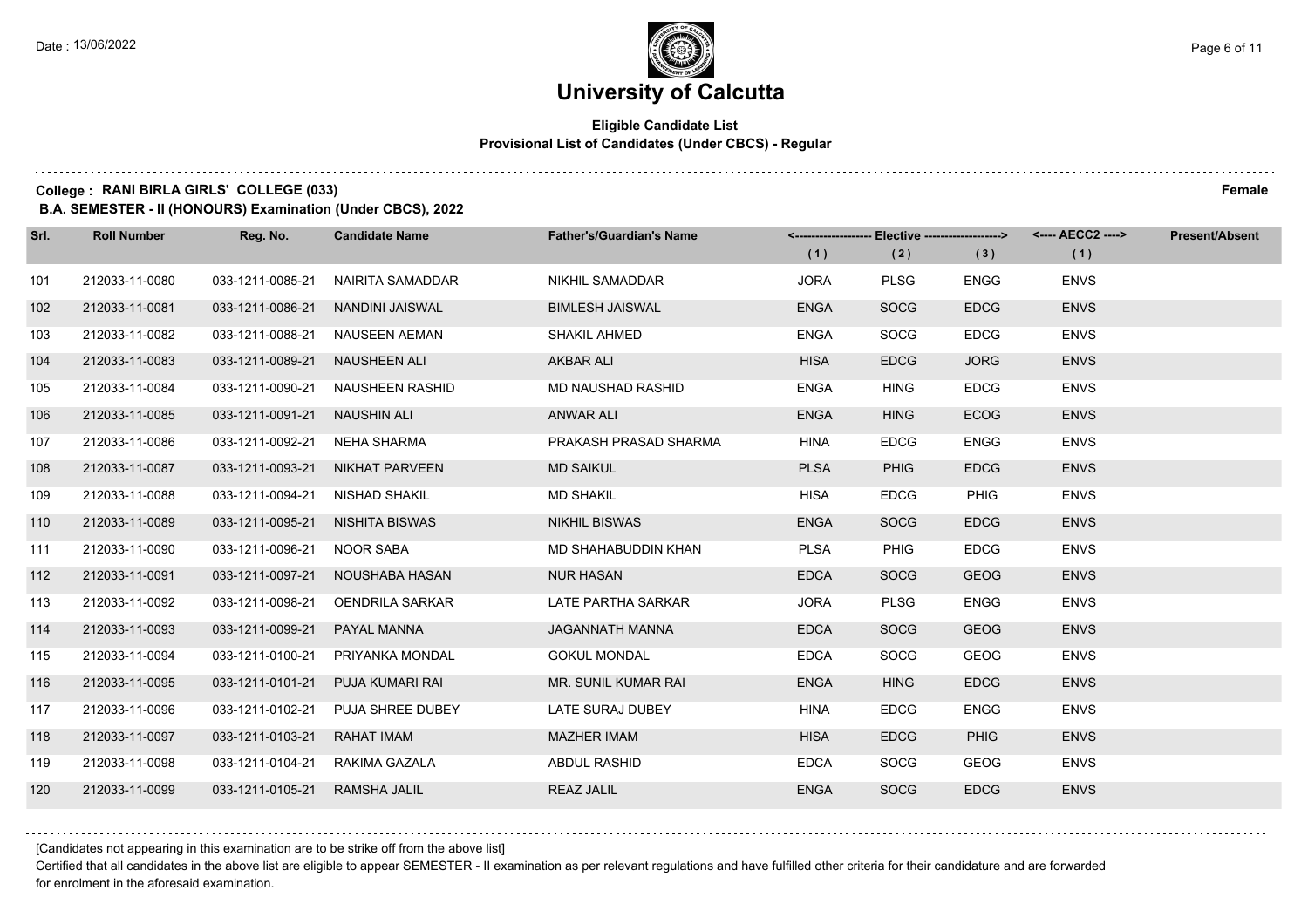## **Eligible Candidate List Provisional List of Candidates (Under CBCS) - Regular**

**College : RANI BIRLA GIRLS' COLLEGE (033) Female**

**B.A. SEMESTER - II (HONOURS) Examination (Under CBCS), 2022**

| Srl. | <b>Roll Number</b> | Reg. No.                     | <b>Candidate Name</b>                   | <b>Father's/Guardian's Name</b> |             | <-------------------- Elective ------------------> |             | <---- AECC2 ----> | <b>Present/Absent</b> |
|------|--------------------|------------------------------|-----------------------------------------|---------------------------------|-------------|----------------------------------------------------|-------------|-------------------|-----------------------|
|      |                    |                              |                                         |                                 | (1)         | (2)                                                | (3)         | (1)               |                       |
| 121  | 212033-11-0100     | 033-1211-0106-21             | RANI SHAW                               | <b>BINOD SHAW</b>               | <b>HINA</b> | <b>EDCG</b>                                        | <b>ENGG</b> | <b>ENVS</b>       |                       |
| 122  | 212033-11-0101     | 033-1211-0108-21             | <b>RUHI PARVEEN</b>                     | <b>MD MUSLIM KHAN</b>           | <b>EDCA</b> | <b>SOCG</b>                                        | <b>GEOG</b> | <b>ENVS</b>       |                       |
| 123  | 212033-11-0102     | 033-1211-0109-21             | <b>RUKSHAR PARVEEN</b>                  | <b>MD HASHIM</b>                | <b>PLSA</b> | GEOG                                               | <b>EDCG</b> | <b>ENVS</b>       |                       |
| 124  | 212033-11-0103     | 033-1211-0110-21             | RUKSHAR RAHSID                          | LATE RASHID HUSSAIN             | <b>ENGA</b> | <b>SOCG</b>                                        | <b>ECOG</b> | <b>ENVS</b>       |                       |
| 125  | 212033-11-0104     | 033-1211-0111-21             | SADIA PARVEEN                           | <b>MD JAHANGIR</b>              | <b>HISA</b> | <b>EDCG</b>                                        | <b>JORG</b> | <b>ENVS</b>       |                       |
| 126  | 212033-11-0105     |                              | 033-1211-0112-21 SADIKA KHURSHID        | <b>KHURSHID AKHTER</b>          | <b>PLSA</b> | <b>PHIG</b>                                        | <b>EDCG</b> | <b>ENVS</b>       |                       |
| 127  | 212033-11-0106     | 033-1211-0113-21 SAFIA BEGUM |                                         | MD SHHJAHAN                     | <b>PLSA</b> | <b>PHIG</b>                                        | <b>EDCG</b> | <b>ENVS</b>       |                       |
| 128  | 212033-11-0107     |                              | 033-1211-0114-21 SAFURA ATIQUA          | MD AFTAB ALAM                   | <b>EDCA</b> | <b>SOCG</b>                                        | <b>GEOG</b> | <b>ENVS</b>       |                       |
| 129  | 212033-11-0108     | 033-1211-0115-21             | SAGUFI PRAVEEN                          | LATE MD MOINUDDIN               | <b>EDCA</b> | SOCG                                               | <b>GEOG</b> | <b>ENVS</b>       |                       |
| 130  | 212033-11-0109     |                              | 033-1211-0116-21 SAHINA PARVEEN         | ABDUL HAMID                     | <b>HINA</b> | <b>EDCG</b>                                        | <b>ENGG</b> | <b>ENVS</b>       |                       |
| 131  | 212033-11-0110     |                              | 033-1211-0117-21 SAHINDA AAFREEN        | SAJJAD AHAMAD                   | <b>EDCA</b> | <b>HING</b>                                        | <b>GEOG</b> | <b>ENVS</b>       |                       |
| 132  | 212033-11-0111     | 033-1211-0119-21 SAIKA ALAM  |                                         | <b>JANE ALAM</b>                | <b>HISA</b> | <b>EDCG</b>                                        | <b>JORG</b> | <b>ENVS</b>       |                       |
| 133  | 212033-11-0112     | 033-1211-0120-21             | SAIMA PARVEEN                           | <b>MD MANSUR ALAM</b>           | <b>JORA</b> | <b>PLSG</b>                                        | <b>ENGG</b> | <b>ENVS</b>       |                       |
| 134  | 212033-11-0113     |                              | 033-1211-0122-21 SAKINA ZARRIN SIDDIQUI | <b>MD. ASLAM SIDDIQUI</b>       | <b>SOCA</b> | <b>EDCG</b>                                        | <b>HISG</b> | <b>ENVS</b>       |                       |
| 135  | 212033-11-0114     | 033-1211-0123-21 SAMIA NAAZ  |                                         | MD NAUSHAD ALAM                 | <b>SOCA</b> | <b>EDCG</b>                                        | <b>HISG</b> | <b>ENVS</b>       |                       |
| 136  | 212033-11-0115     | 033-1211-0124-21 SAMIA ZAMAN |                                         | ASAD UZ ZAMAN                   | <b>ENGA</b> | <b>SOCG</b>                                        | <b>ECOG</b> | <b>ENVS</b>       |                       |
| 137  | 212033-11-0116     | 033-1211-0127-21             | SANA PARVEEN                            | <b>MD SHAKIL</b>                | <b>EDCA</b> | <b>SOCG</b>                                        | <b>GEOG</b> | <b>ENVS</b>       |                       |
| 138  | 212033-11-0117     | 033-1211-0128-21 SANA SARWAR |                                         | <b>SARWAR HUSSAIN</b>           | <b>PLSA</b> | <b>PHIG</b>                                        | <b>EDCG</b> | <b>ENVS</b>       |                       |
| 139  | 212033-11-0118     | 033-1211-0129-21 SANIA MERAJ |                                         | MERAJ AHMED                     | <b>ENGA</b> | <b>SOCG</b>                                        | <b>EDCG</b> | <b>ENVS</b>       |                       |
| 140  | 212033-11-0119     |                              | 033-1211-0130-21 SANJANA KUMARI SHAW    | KASHI NATH SHAW                 | <b>HINA</b> | <b>EDCG</b>                                        | <b>ENGG</b> | <b>ENVS</b>       |                       |

[Candidates not appearing in this examination are to be strike off from the above list]

Certified that all candidates in the above list are eligible to appear SEMESTER - II examination as per relevant regulations and have fulfilled other criteria for their candidature and are forwarded for enrolment in the aforesaid examination.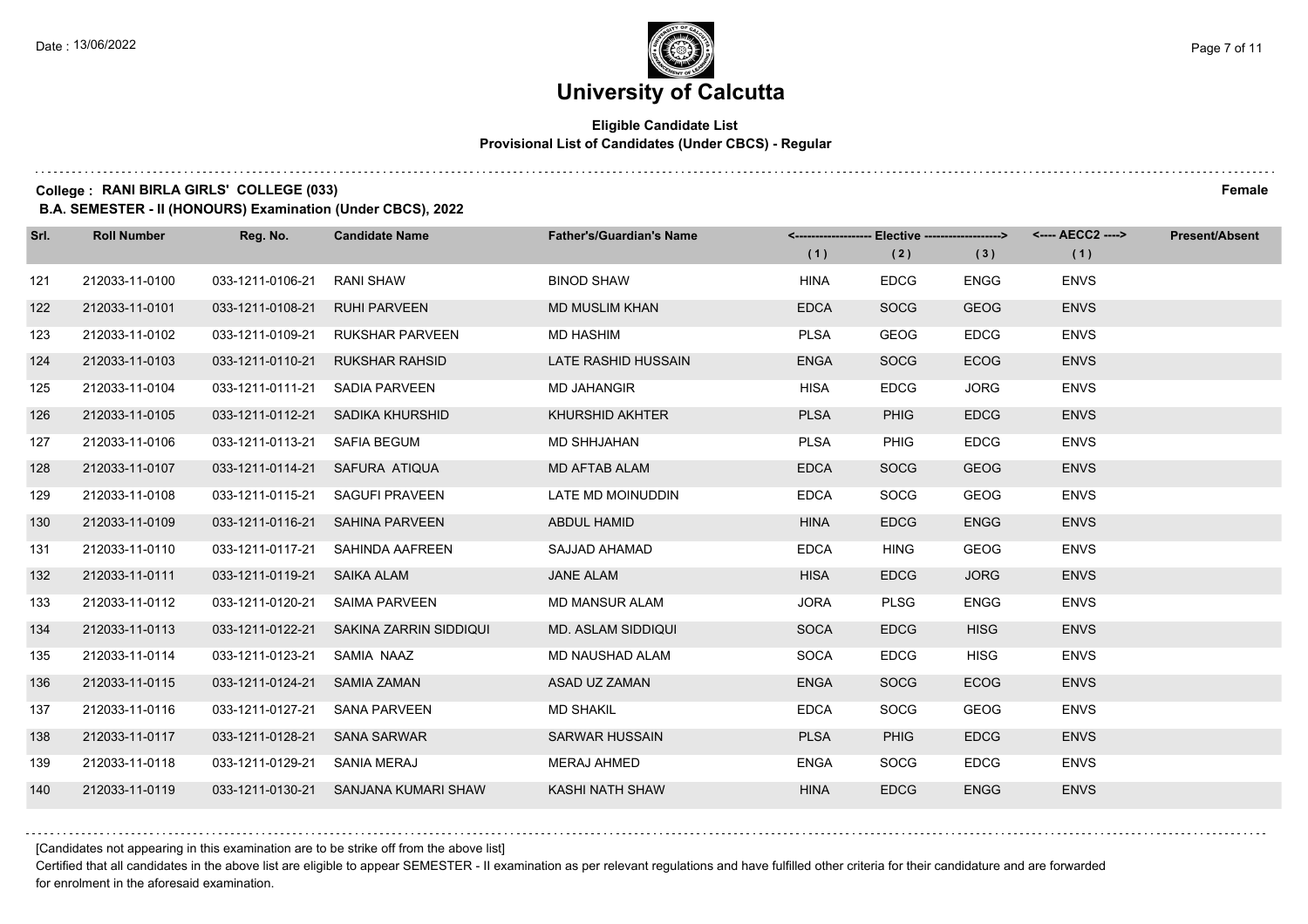## **Eligible Candidate List Provisional List of Candidates (Under CBCS) - Regular**

#### **College : RANI BIRLA GIRLS' COLLEGE (033) Female**

**B.A. SEMESTER - II (HONOURS) Examination (Under CBCS), 2022**

| Srl. | <b>Roll Number</b> | Reg. No.                        | <b>Candidate Name</b>            | <b>Father's/Guardian's Name</b> | (1)         | (2)         | <-------------------- Elective -------------------> <---- AECC2 ----><br>(3) | (1)         | <b>Present/Absent</b> |
|------|--------------------|---------------------------------|----------------------------------|---------------------------------|-------------|-------------|------------------------------------------------------------------------------|-------------|-----------------------|
| 141  | 212033-11-0120     | 033-1211-0133-21 SATAPDI SIKDAR |                                  | <b>RUPAK SIKDAR</b>             | <b>EDCA</b> | <b>SOCG</b> | <b>GEOG</b>                                                                  | <b>ENVS</b> |                       |
| 142  | 212033-11-0121     | 033-1211-0134-21 SAYARI HAZRA   |                                  | RAM PADA HAZRA                  | <b>JORA</b> | <b>PLSG</b> | <b>ENGG</b>                                                                  | <b>ENVS</b> |                       |
| 143  | 212033-11-0122     | 033-1211-0135-21 SAZIA AFRIN    |                                  | MD SHAHABUDDIN                  | <b>PLSA</b> | PHIG        | <b>EDCG</b>                                                                  | <b>ENVS</b> |                       |
| 144  | 212033-11-0123     | 033-1211-0136-21 SEJAL SINGH    |                                  | MR. JASWANT SINGH               | <b>JORA</b> | <b>PLSG</b> | <b>ENGG</b>                                                                  | <b>ENVS</b> |                       |
| 145  | 212033-11-0124     |                                 | 033-1211-0137-21 SHABNAM PARVEEN | LATE MD.ALI ABBAS               | <b>PLSA</b> | <b>GEOG</b> | <b>EDCG</b>                                                                  | <b>ENVS</b> |                       |
| 146  | 212033-11-0125     |                                 | 033-1211-0138-21 SHAGUFTA BANO   | <b>MD SHAHAB ALAM</b>           | <b>JORA</b> | <b>PLSG</b> | <b>ENGG</b>                                                                  | <b>ENVS</b> |                       |
| 147  | 212033-11-0126     |                                 | 033-1211-0139-21 SHAHEEN PARVEEN | <b>MD SAYEED MALLICK</b>        | <b>ENGA</b> | <b>SOCG</b> | <b>EDCG</b>                                                                  | <b>ENVS</b> |                       |
| 148  | 212033-11-0127     |                                 | 033-1211-0140-21 SHAHEENA AKBAR  | <b>MD AKBAR</b>                 | <b>EDCA</b> | <b>HING</b> | <b>GEOG</b>                                                                  | <b>ENVS</b> |                       |
| 149  | 212033-11-0128     |                                 | 033-1211-0141-21 SHAIKA MUKHTAR  | <b>MUKHTAR ALAM</b>             | <b>EDCA</b> | <b>HING</b> | <b>GEOG</b>                                                                  | <b>ENVS</b> |                       |
| 150  | 212033-11-0129     |                                 | 033-1211-0142-21 SHAIQUA PARVEEN | <b>MD SHAMSHER</b>              | <b>PLSA</b> | <b>PHIG</b> | <b>EDCG</b>                                                                  | <b>ENVS</b> |                       |
| 151  | 212033-11-0130     |                                 | 033-1211-0143-21 SHAMA PARVEEN   | JAWED ALAM                      | <b>PLSA</b> | <b>PHIG</b> | <b>EDCG</b>                                                                  | <b>ENVS</b> |                       |
| 152  | 212033-11-0131     | 033-1211-0144-21 SHAMIRA KHAN   |                                  | KHURSHED KHAN                   | <b>EDCA</b> | <b>HING</b> | <b>GEOG</b>                                                                  | <b>ENVS</b> |                       |
| 153  | 212033-11-0132     |                                 | 033-1211-0145-21 SHAMREEN KHAN   | MD MASAUD KHAN                  | <b>SOCA</b> | <b>EDCG</b> | <b>HISG</b>                                                                  | <b>ENVS</b> |                       |
| 154  | 212033-11-0133     | 033-1211-0146-21 SHANA SHIREEN  |                                  | <b>MD SHAMSAD</b>               | <b>HISA</b> | <b>EDCG</b> | <b>PHIG</b>                                                                  | <b>ENVS</b> |                       |
| 155  | 212033-11-0134     | 033-1211-0147-21 SHAREEN NISHA  |                                  | LATE SAMSAD HUSSAIN             | <b>EDCA</b> | <b>HING</b> | <b>GEOG</b>                                                                  | <b>ENVS</b> |                       |
| 156  | 212033-11-0135     | 033-1211-0148-21 SHARON KANJI   |                                  | <b>MONOJ KANJI</b>              | <b>EDCA</b> | <b>HING</b> | <b>GEOG</b>                                                                  | <b>ENVS</b> |                       |
| 157  | 212033-11-0136     | 033-1211-0149-21 SHAZIA JAHAN   |                                  | <b>MD ASLAM</b>                 | <b>ENGA</b> | <b>SOCG</b> | <b>EDCG</b>                                                                  | <b>ENVS</b> |                       |
| 158  | 212033-11-0137     | 033-1211-0150-21 SHAZIYA BEGUM  |                                  | SHAHNAWAZ DUPLEY                | <b>ENGA</b> | <b>SOCG</b> | <b>EDCG</b>                                                                  | <b>ENVS</b> |                       |
| 159  | 212033-11-0138     | 033-1211-0151-21 SHIFA SAMI     |                                  | <b>SAMI ALAM</b>                | <b>ENGA</b> | <b>SOCG</b> | <b>ECOG</b>                                                                  | <b>ENVS</b> |                       |
| 160  | 212033-11-0139     | 033-1211-0152-21 SHREYA BISWAS  |                                  | <b>BIVASH BISWAS</b>            | <b>EDCA</b> | <b>SOCG</b> | <b>GEOG</b>                                                                  | <b>ENVS</b> |                       |

[Candidates not appearing in this examination are to be strike off from the above list]

Certified that all candidates in the above list are eligible to appear SEMESTER - II examination as per relevant regulations and have fulfilled other criteria for their candidature and are forwarded for enrolment in the aforesaid examination.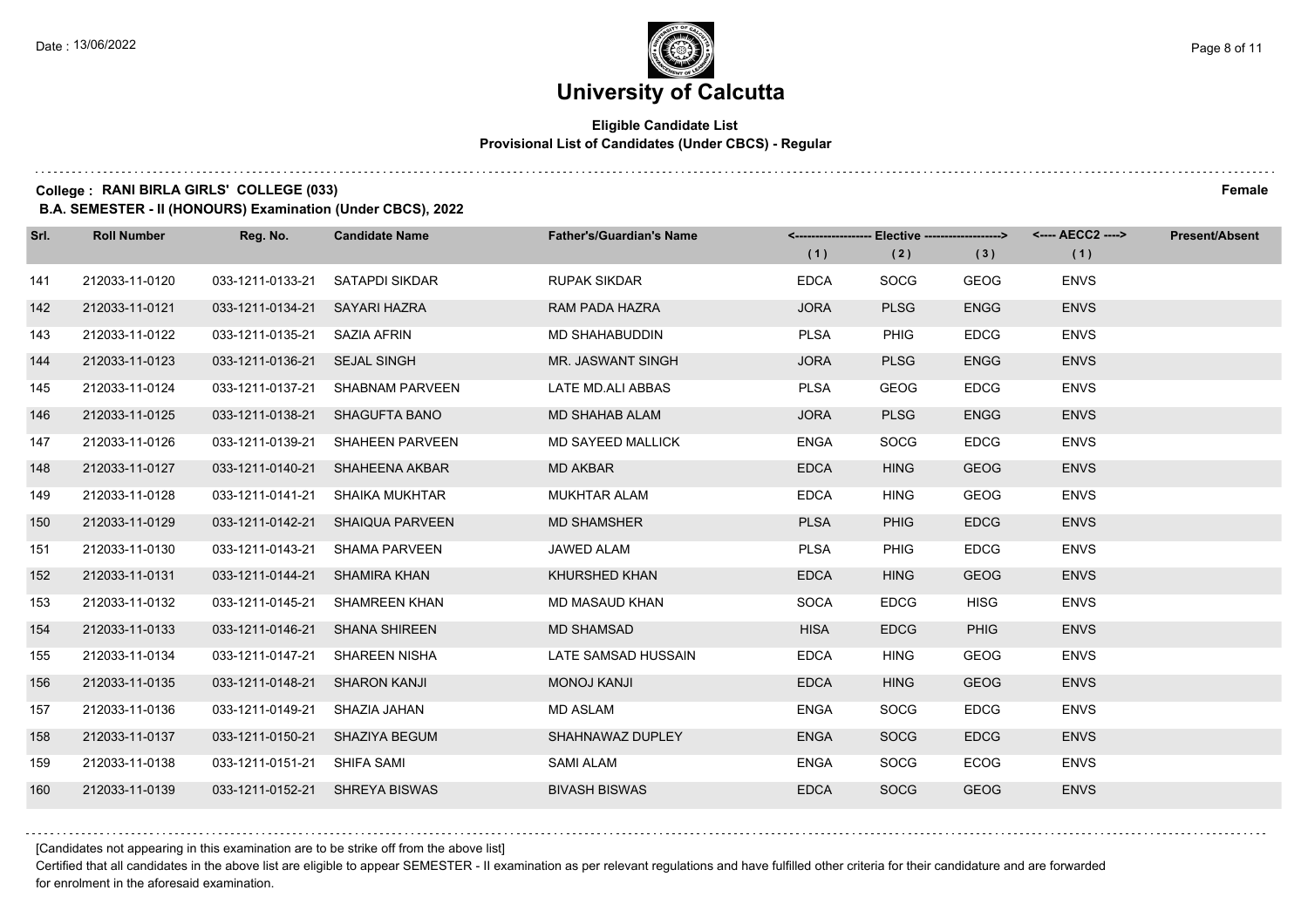## **Eligible Candidate List Provisional List of Candidates (Under CBCS) - Regular**

**College : RANI BIRLA GIRLS' COLLEGE (033) Female**

**B.A. SEMESTER - II (HONOURS) Examination (Under CBCS), 2022**

| Srl. | <b>Roll Number</b> | Reg. No.                        | <b>Candidate Name</b>                   | <b>Father's/Guardian's Name</b> |             | <-------------------- Elective -------------------> |             |             | <b>Present/Absent</b> |
|------|--------------------|---------------------------------|-----------------------------------------|---------------------------------|-------------|-----------------------------------------------------|-------------|-------------|-----------------------|
|      |                    |                                 |                                         |                                 | (1)         | (2)                                                 | (3)         | (1)         |                       |
| 161  | 212033-11-0140     | 033-1211-0153-21 SHREYA SAHA    |                                         | <b>MANIK KUMAR SAHA</b>         | <b>JORA</b> | <b>PLSG</b>                                         | <b>ENGG</b> | <b>ENVS</b> |                       |
| 162  | 212033-11-0141     | 033-1211-0154-21 SHREYA SEN     |                                         | <b>GOUR CHAND SEN</b>           | <b>ENGA</b> | <b>SOCG</b>                                         | <b>EDCG</b> | <b>ENVS</b> |                       |
| 163  | 212033-11-0142     |                                 | 033-1211-0155-21 SHRUTI CHATTERJEE      | SUDIPTO CHATTERJEE              | <b>ENGA</b> | SOCG                                                | <b>EDCG</b> | <b>ENVS</b> |                       |
| 164  | 212033-11-0143     |                                 | 033-1211-0156-21 SIMRAN KHATOON         | <b>MD ARSAD</b>                 | <b>PLSA</b> | <b>PHIG</b>                                         | <b>EDCG</b> | <b>ENVS</b> |                       |
| 165  | 212033-11-0144     | 033-1211-0157-21 SNEHA MONDAL   |                                         | <b>NABA KUMAR MONDAL</b>        | <b>ENGA</b> | SOCG                                                | <b>EDCG</b> | <b>ENVS</b> |                       |
| 166  | 212033-11-0145     | 033-1211-0158-21 SOHA IQBAL     |                                         | <b>JAWED IQBAL</b>              | <b>ENGA</b> | <b>SOCG</b>                                         | <b>EDCG</b> | <b>ENVS</b> |                       |
| 167  | 212033-11-0146     |                                 | 033-1211-0159-21 SREEMOYEE BHATTACHARYA | SUPRIYO BHATTACHARYA            | <b>ENGA</b> | SOCG                                                | <b>EDCG</b> | <b>ENVS</b> |                       |
| 168  | 212033-11-0147     |                                 | 033-1211-0160-21 SRIJA BHOWMICK         | <b>MANICK BHOWMICK</b>          | <b>ENGA</b> | <b>SOCG</b>                                         | <b>EDCG</b> | <b>ENVS</b> |                       |
| 169  | 212033-11-0148     | 033-1211-0161-21 SRISHTI SINGH  |                                         | LAL KAMAL SINGH                 | <b>JORA</b> | <b>PLSG</b>                                         | <b>ENGG</b> | <b>ENVS</b> |                       |
| 170  | 212033-11-0149     |                                 | 033-1211-0162-21 SUBHAMITA CHAKRABORTY  | SHYAMAL CHAKRABORTY             | <b>ENGA</b> | <b>SOCG</b>                                         | <b>EDCG</b> | <b>ENVS</b> |                       |
| 171  | 212033-11-0150     |                                 | 033-1211-0163-21 SUDAKSHINA DEY         | SOMNATH DEY                     | <b>JORA</b> | <b>PLSG</b>                                         | <b>ENGG</b> | <b>ENVS</b> |                       |
| 172  | 212033-11-0151     |                                 | 033-1211-0164-21 SUMAIYA PARVEEN        | <b>MD QUAYUM</b>                | <b>HISA</b> | <b>EDCG</b>                                         | <b>PHIG</b> | <b>ENVS</b> |                       |
| 173  | 212033-11-0152     |                                 | 033-1211-0165-21 SUMAIYA SARWAT         | AKHTAR HUSSAIN                  | <b>HINA</b> | <b>EDCG</b>                                         | <b>ENGG</b> | <b>ENVS</b> |                       |
| 174  | 212033-11-0153     |                                 | 033-1211-0166-21 SUNANDINI MUKHERJEE    | <b>INDRAJEET MUKHERJEE</b>      | <b>ENGA</b> | <b>SOCG</b>                                         | <b>EDCG</b> | <b>ENVS</b> |                       |
| 175  | 212033-11-0154     | 033-1211-0167-21 SWATI MISHRA   |                                         | SURYA MANI MISHRA               | <b>EDCA</b> | <b>HING</b>                                         | <b>GEOG</b> | <b>ENVS</b> |                       |
| 176  | 212033-11-0155     |                                 | 033-1211-0168-21 TAHMINA HUSSAIN        | <b>SHABBIR HUSSAIN</b>          | <b>ENGA</b> | <b>SOCG</b>                                         | <b>EDCG</b> | <b>ENVS</b> |                       |
| 177  | 212033-11-0156     | 033-1211-0169-21 TANISHA DAS    |                                         | <b>TAPAN DAS</b>                | <b>ENGA</b> | SOCG                                                | <b>ECOG</b> | <b>ENVS</b> |                       |
| 178  | 212033-11-0157     | 033-1211-0170-21 TANZIMA HASHMI |                                         | <b>KHALIL HASHMI</b>            | <b>PLSA</b> | <b>PHIG</b>                                         | <b>EDCG</b> | <b>ENVS</b> |                       |
| 179  | 212033-11-0158     |                                 | 033-1211-0171-21 TASMIA PARVEEN         | MD NIZAMUDDIN                   | <b>PLSA</b> | GEOG                                                | <b>EDCG</b> | <b>ENVS</b> |                       |
| 180  | 212033-11-0159     |                                 | 033-1211-0172-21 TAZMEEN QUDRAT         | <b>QUDRATULLAH</b>              | <b>EDCA</b> | <b>SOCG</b>                                         | <b>GEOG</b> | <b>ENVS</b> |                       |

[Candidates not appearing in this examination are to be strike off from the above list]

Certified that all candidates in the above list are eligible to appear SEMESTER - II examination as per relevant regulations and have fulfilled other criteria for their candidature and are forwarded for enrolment in the aforesaid examination.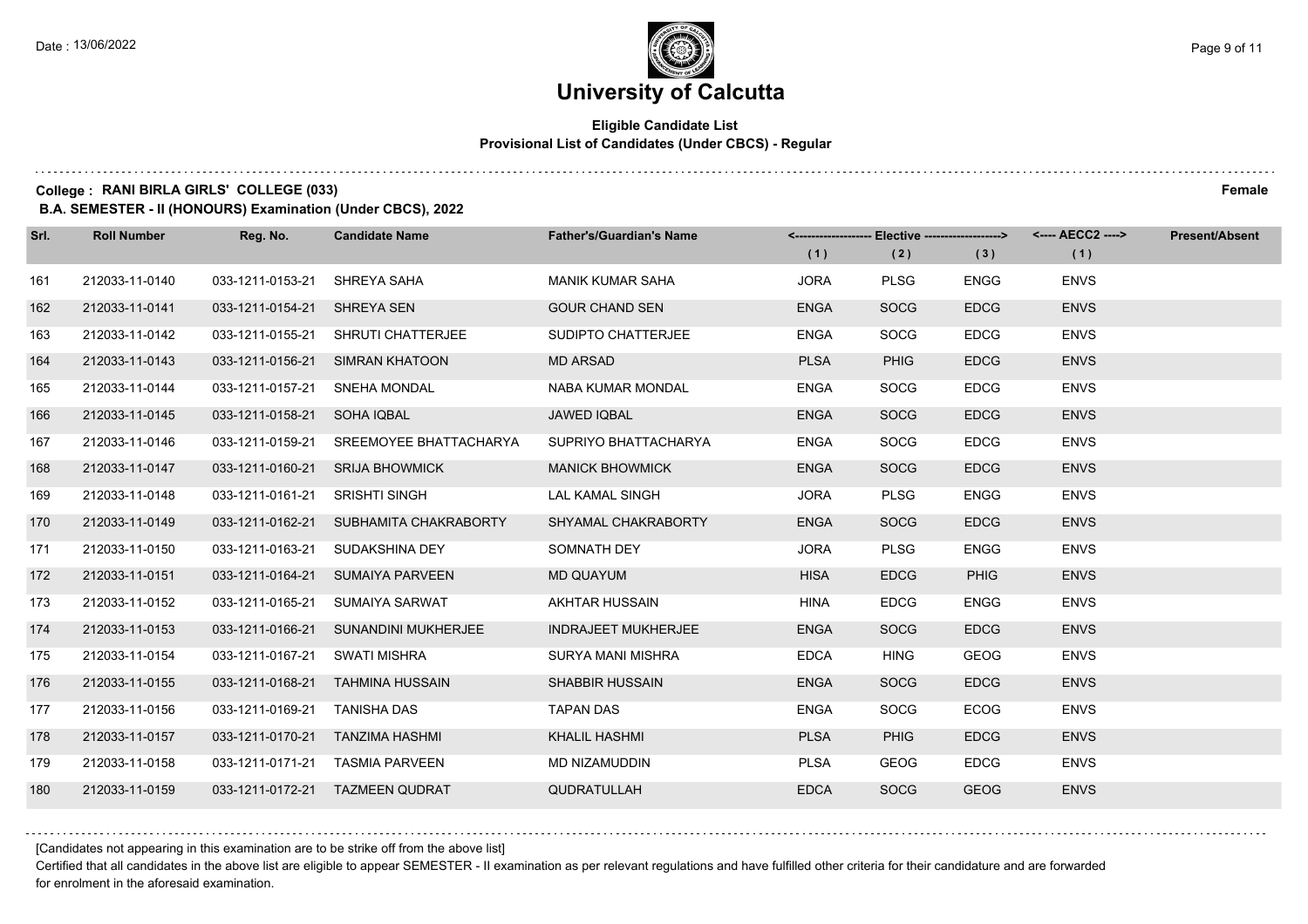## **Eligible Candidate List Provisional List of Candidates (Under CBCS) - Regular**

**College : RANI BIRLA GIRLS' COLLEGE (033) Female**

**B.A. SEMESTER - II (HONOURS) Examination (Under CBCS), 2022**

| Srl. | <b>Roll Number</b> | Reg. No.                           | <b>Candidate Name</b>                  | <b>Father's/Guardian's Name</b> | (1)         | <-------------------- Elective -------------------><br>(2) | (3)         | <---- AECC2 ----><br>(1) | <b>Present/Absent</b> |
|------|--------------------|------------------------------------|----------------------------------------|---------------------------------|-------------|------------------------------------------------------------|-------------|--------------------------|-----------------------|
| 181  | 212033-11-0160     | 033-1211-0173-21                   | <b>UKTI CHOWDHURY</b>                  | NARAYAN CHOWDHURY               | <b>JORA</b> | <b>PLSG</b>                                                | <b>ENGG</b> | <b>ENVS</b>              |                       |
|      |                    |                                    |                                        |                                 |             |                                                            |             |                          |                       |
| 182  | 212033-11-0161     | 033-1211-0174-21                   | UMMAE HANE                             | <b>SAYED HOSSAIN</b>            | <b>EDCA</b> | <b>SOCG</b>                                                | <b>GEOG</b> | <b>ENVS</b>              |                       |
| 183  | 212033-11-0162     | 033-1211-0175-21 UMME ASIYA        |                                        | <b>AFTAB ALAM</b>               | <b>HISA</b> | <b>EDCG</b>                                                | <b>JORG</b> | <b>ENVS</b>              |                       |
| 184  | 212033-11-0163     | 033-1211-0176-21 UMME HABIBA       |                                        | <b>MD NURUDDIN</b>              | <b>PLSA</b> | <b>PHIG</b>                                                | <b>EDCG</b> | <b>ENVS</b>              |                       |
| 185  | 212033-11-0164     | 033-1211-0177-21 UMME KULSUM       |                                        | FEROZ AHMED                     | <b>ENGA</b> | <b>HING</b>                                                | <b>ECOG</b> | <b>ENVS</b>              |                       |
| 186  | 212033-11-0165     | 033-1211-0178-21                   | UPASANA MITTER                         | <b>ABHIJIT MITTER</b>           | <b>SOCA</b> | <b>EDCG</b>                                                | <b>HISG</b> | <b>ENVS</b>              |                       |
| 187  | 212033-11-0166     | 033-1211-0179-21 URBI GHOSAL       |                                        | PRADYUT GHOSAL                  | <b>PLSA</b> | <b>GEOG</b>                                                | <b>EDCG</b> | <b>ENVS</b>              |                       |
| 188  | 212033-11-0167     | 033-1211-0181-21 WARISHA ALAM      |                                        | <b>TANWEER ALAM</b>             | <b>HINA</b> | <b>EDCG</b>                                                | <b>ENGG</b> | <b>ENVS</b>              |                       |
| 189  | 212033-11-0168     | 033-1211-0182-21                   | YASHRA HUSSAIN                         | ANIS HOSSAIN AZAD               | <b>EDCA</b> | SOCG                                                       | <b>GEOG</b> | <b>ENVS</b>              |                       |
| 190  | 212033-11-0169     |                                    | 033-1211-0183-21 YASMIN KHATOON ANSARI | MD JAMILUDDIN ANSARI            | <b>ENGA</b> | <b>SOCG</b>                                                | <b>ECOG</b> | <b>ENVS</b>              |                       |
| 191  | 212033-11-0170     | 033-1211-0184-21    ZEBA NASRIN    |                                        | <b>MD JAHANGIR</b>              | <b>PLSA</b> | <b>GEOG</b>                                                | <b>EDCG</b> | <b>ENVS</b>              |                       |
| 192  | 212033-11-0171     | 033-1211-0185-21     ZAINAB AKHTER |                                        | <b>JAMIL AKHTAR</b>             | <b>SOCA</b> | <b>EDCG</b>                                                | <b>HISG</b> | <b>ENVS</b>              |                       |
| 193  | 212033-11-0172     | 033-1211-0186-21    ZARKA KHAN     |                                        | ANWAR KHAN                      | <b>PLSA</b> | <b>PHIG</b>                                                | <b>EDCG</b> | <b>ENVS</b>              |                       |
| 194  | 212033-11-0173     | 033-1211-0187-21    ZEBA ALAM      |                                        | <b>EQBAL ALAM</b>               | <b>PLSA</b> | <b>GEOG</b>                                                | <b>EDCG</b> | <b>ENVS</b>              |                       |
| 195  | 212033-11-0174     | 033-1211-0188-21  ZOYA ALAM        |                                        | <b>TANVEER ALAM</b>             | <b>ENGA</b> | <b>SOCG</b>                                                | <b>EDCG</b> | <b>ENVS</b>              |                       |
| 196  | 212033-11-0175     | 033-1211-0189-21  ZOYA KHATOON     |                                        | <b>MD FIRDAUS ALAM</b>          | <b>PLSA</b> | <b>PHIG</b>                                                | <b>EDCG</b> | <b>ENVS</b>              |                       |
| 197  | 212033-11-0176     | 033-1211-0190-21                   | SHAHANA HOSSAIN                        | SK. GULREZ                      | <b>JORA</b> | <b>PLSG</b>                                                | ENGG        | <b>ENVS</b>              |                       |
| 198  | 212033-11-0177     |                                    | 033-1211-0191-21 ALFIYA JAHAN QAISER   | NISHAT AHMED QAISER             | <b>EDCA</b> | <b>SOCG</b>                                                | <b>GEOG</b> | <b>ENVS</b>              |                       |
| 199  | 212033-11-0178     |                                    | 033-1211-0192-21 EKTA SRIVASTAV        | SIVJI PRASAD SRIVASTAVA         | <b>JORA</b> | <b>PLSG</b>                                                | <b>ENGG</b> | <b>ENVS</b>              |                       |
| 200  | 212033-11-0179     | 033-1212-0005-21 ADHITEE DAS       |                                        | <b>NITAI DAS</b>                | <b>JORA</b> | <b>PLSG</b>                                                | <b>ENGG</b> | <b>ENVS</b>              |                       |

[Candidates not appearing in this examination are to be strike off from the above list]

Certified that all candidates in the above list are eligible to appear SEMESTER - II examination as per relevant regulations and have fulfilled other criteria for their candidature and are forwarded for enrolment in the aforesaid examination.